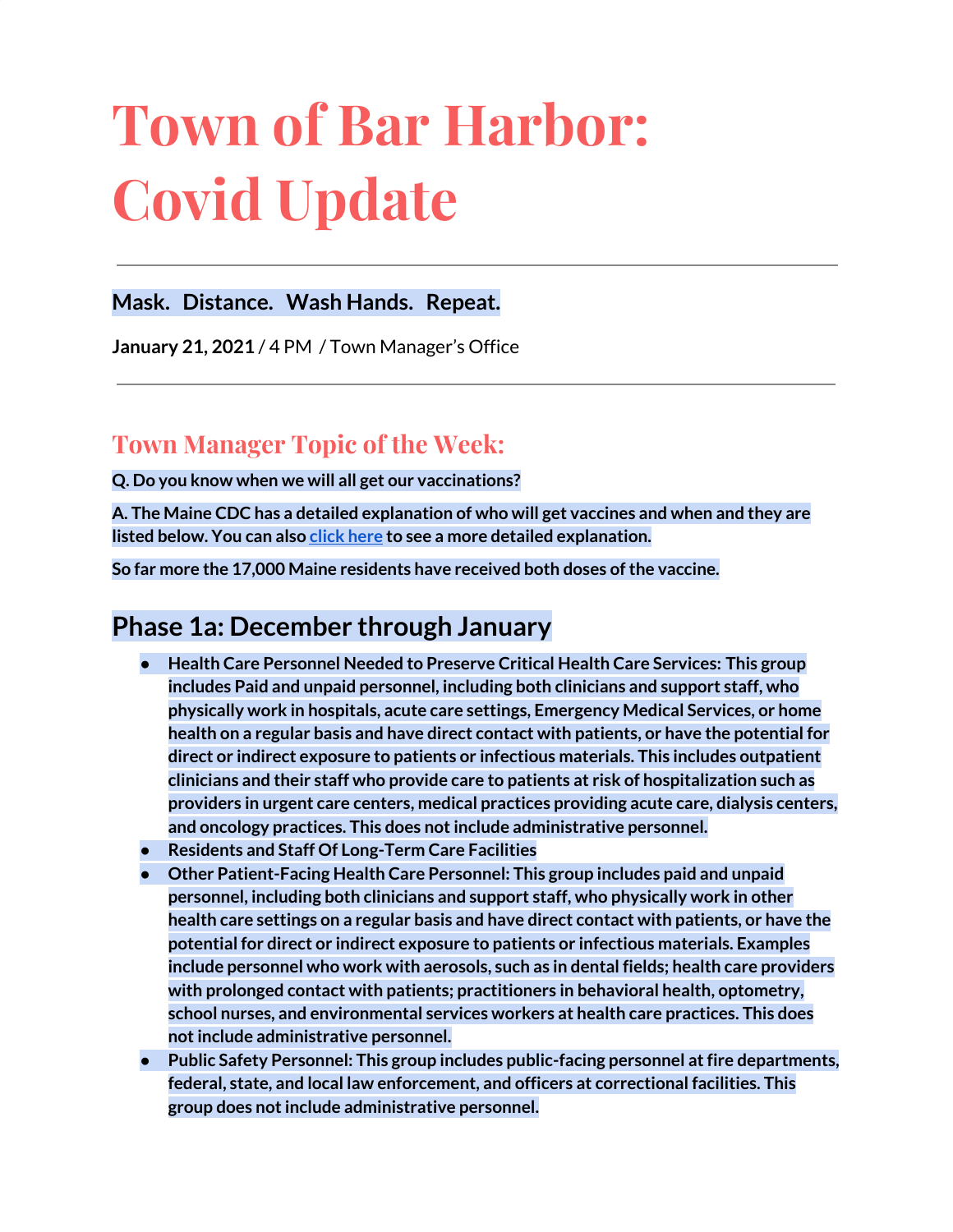**● Critical COVID-19 Response Personnel:These individuals include people who manufacture, distribute, process, or report COVID-19 tests, whose work, if disrupted, would severely hamper the ability of Maine or the United States to respond to the COVID-19 pandemic. More specifically,this includes people who work in-person directly on COVID-19 response at Maine CDC, which spearheads the State's COVID-19 response, and private companies such as IDEXX, which supports Maine's COVID-19 testing capabilities; Abbott Laboratories, which manufactures COVID-19 tests for use in Maine and across the nation; Puritan Medical Products, which manufacturers swabs for COVID-19 tests; and Jackson Laboratories, which is conducting whole genome sequencing to detect COVID-19 variants for Maine.**

## **Phase 1b: February through April**

- **● People Aged 65 and Older: Given the limited number of vaccines, people aged 70 and older will be vaccinated firstin Phase 1b. Maine willthen move to residents aged 65 to 69.**
- **● Adults With High-Risk Medical Conditions: Individuals whose pre-existing health conditions putthem at greater risk of hospitalization or death from COVID-19. The U.S. CDC has identified such [conditions;](https://www.cdc.gov/coronavirus/2019-ncov/need-extra-precautions/people-with-medical-conditions.html) which Maine health care experts and clinicians will review. Depending on the size ofthis group, individuals may be vaccinated in stages, for example, starting with older high-risk people or people with two or more pre-existing conditions.**
- **● Front Line Essential Workers (to be determined): The U.S. CDC advisory committee has recommended thatthe following essential workers be considered frontline: food and agricultural workers, Postal Service workers, manufacturing workers, grocery store workers, public transit workers,those who work in the education sector (teachers, and support staff), and daycare workers. The State of Maine will review this list and make determinations as this phase approaches.**

## **Phase 1c: May and June**

**● Other Essential Workers (to be determined): The U.S. CDC advisory committee has** *fecommended* that the following essential workers be considered in Phase 1c: **transportation and logistics, food service, shelter and housing (construction), finance, information technology and communication, energy, media, legal, public safety (engineers), water and wastewater. The State of Maine will review this list and make determinations as this phase approaches.**

## **Phase 2: June and Beyond**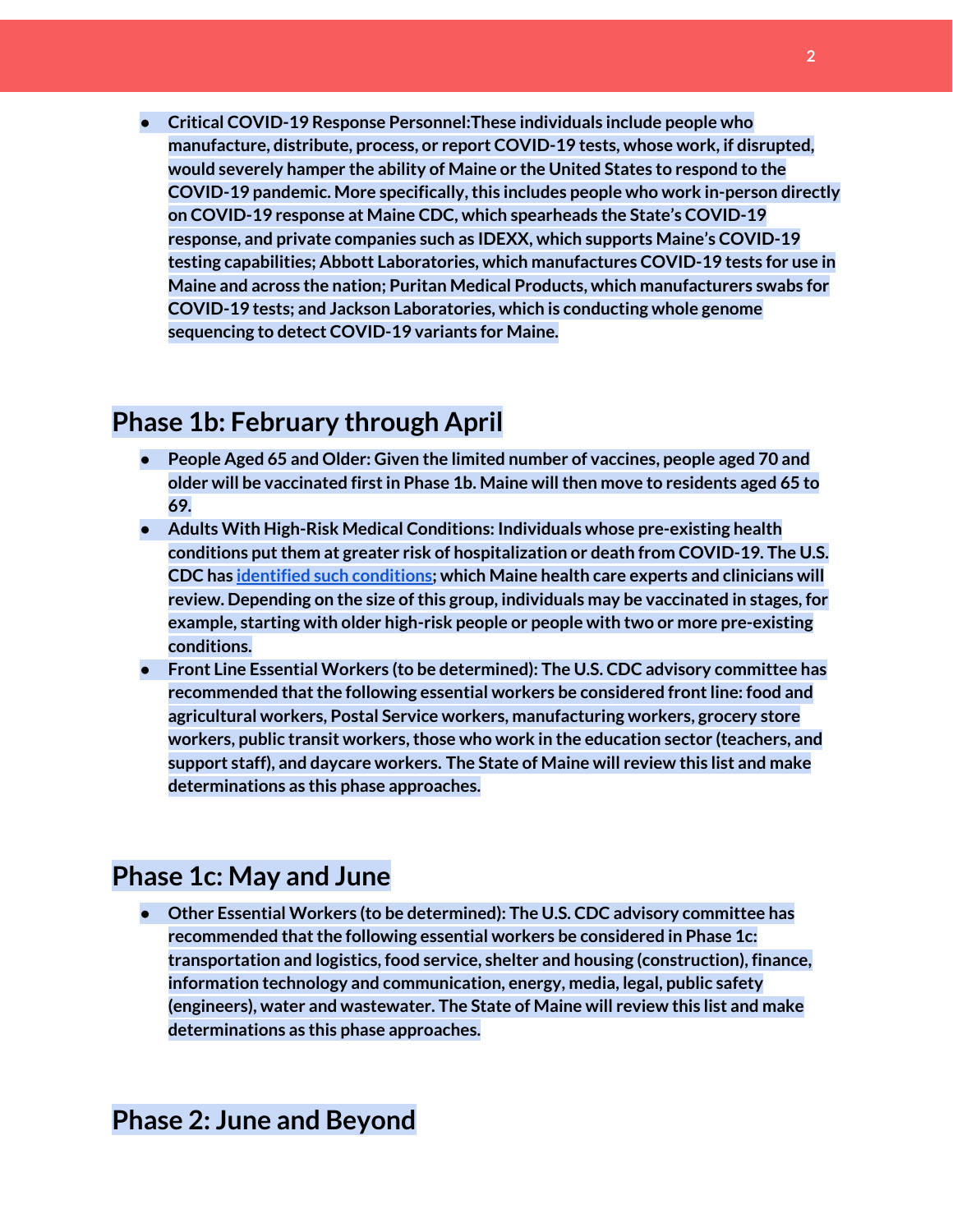**● Persons aged 16-64, who were not already eligible in a prior phase.**

# **Covid Transmission Update**

- **● MDI Hospital confirmed 65 positive tests to date, with the most recent positive on 1/21/21**
	- **○ 55 Hancock County Residents**
	- **○ 7 Other (non-residents)**
- **● As oftoday 1/21/21, Maine CDC has confirmed 708 positive cases to date.**
	- **○ 1/14/21 - 659 positive cases in Hancock County**
	- **○ 1/7/21 - 608 positive cases**
	- **○ 12/31 - 550 positive cases**
	- **○ 12/24 - 497 positive cases**
	- **○ 12/17 - 455 positive cases**
	- **○ 12/10 - 344 positive cases**
	- **○ 12/3 - 298 positive cases**
	- **○ 11/26 - 235 positive cases**
- **● The current case rate for Hancock County is 129.2 per 10k people**
- **● The current case rate for the State of Maine is 266.3 per 10k people**

#### Maine Center for [Disease](https://www.maine.gov/dhhs/mecdc/infectious-disease/epi/airborne/coronavirus.shtml) Control

**While Maine has had an increase in Covid cases,the rates in Maine are still among the lowestin the whole country.**

**As states throughoutthe U.S. lift stay-at-home orders, reopen businesses, and relax social distancing measures,this graph shows whether cases of COVID-19 are increasing, decreasing, or remaining constant within each state. (Click to see [graph\)](https://coronavirus.jhu.edu/data/new-cases-50-states)**

**For additional perspective, John Hopkins University has a great map thatindicates rates and prevalence of Covid 19 in the US and the World. [\(Click](https://coronavirus.jhu.edu/map.html) to see the map)**

## **MDI Hospital**

**MDI [Hospital](https://www.mdihospital.org/) Coronavirus Call Center :** If you are having symptoms or think you may have been exposed to COVID-19, call your primary care provider. If you do not have one, reach out to our Coronavirus Call Center at 207-801-5900. Calling ahead helps our dedicated health care professionals provide the best possible care and protects those in our community who are most vulnerable. Remember: **PLEASE CALL AHEAD**

# **COVID-19 Vaccination FAQ : Updated: 1/19/21**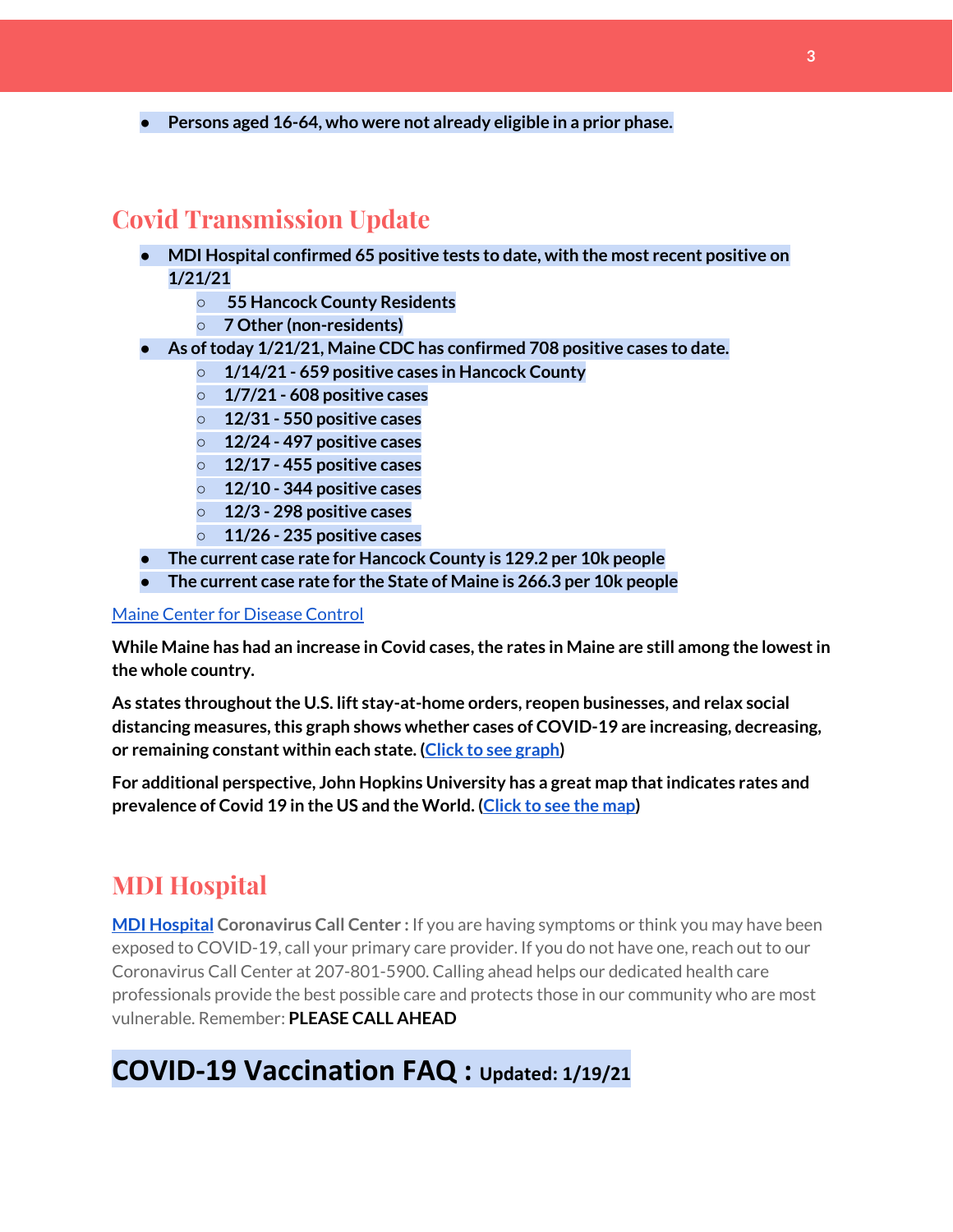### **1. Is there currently an effective and safe vaccine for COVID-19?**

**Yes. There are currently two types of vaccinations that have been vetted through the U.S. F.D.A. and authorized for emergency use. The two vaccines were developed by Pfizer and Moderna. Both are Messenger Ribonucleic Acid vaccines that instruct your body to produce tiny amounts of incomplete viral protein and then react, creating immunity. MDI Hospital has been receiving supplies of Moderna since December 22. Both are highly effective.**

#### **2. Does the vaccination stop the Coronavirus?**

**Yes, both vaccines are over 90% effective in preventing disease and over 95% effective at preventing severe disease. There is also evidence that it prevents you from infecting others, but more study is needed to put a firm number on that.**

## **3. What are the vaccine phases and when will community members receive vaccinations?**

**Because vaccine supply is currently limited, the Federal Government has sent advice to states suggesting priority order of vaccination and the States then set their priorities for providers to follow. On January 13, the State of Maine updated its vaccine distribution strategy, which prioritizes older residents, those with underlying conditions, emergency service personnel, healthcare workers, and others critical to Maine's COVID-19 response. The Pfizer vaccine is currently authorized for individuals 16 years and older; the Moderna vaccine is currently authorized for individuals 18 years and older. Current information on the State of Maine's vaccine phases can be found on the State's COVID-19 vaccine webpage: https://www.maine.gov/covid19/vaccines/phases.**

#### **4. Who will notify me when it is my turn to get vaccinated?**

**Community members will be notified in a variety of ways when vaccine is available—including public announcements, website postings, and information at providers' offices and clinics. MDI Hospital is now offering preregistration to those in our region who qualify to receive the COVID-19 vaccination in the State of Maine. Preregistration is available on MDI Hospital's COVID-19 vaccine webpage: https://www.mdihospital.org/covid-19-vaccine. For assistance completing the form, call our Coronavirus Call Center at 207-801-5900. Due to the limited supply of vaccine, a timeline for available doses cannot be provided. Those who complete the form will be contacted when a dose becomes available for them.**

#### **5. Does the vaccination have the Coronavirus in it?**

**No. There is no coronavirus or any other virus in either the Pfizer or Moderna product. You cannot catch or transmit any infection from this vaccine.**

#### **6. Will I need to get more than one shot?**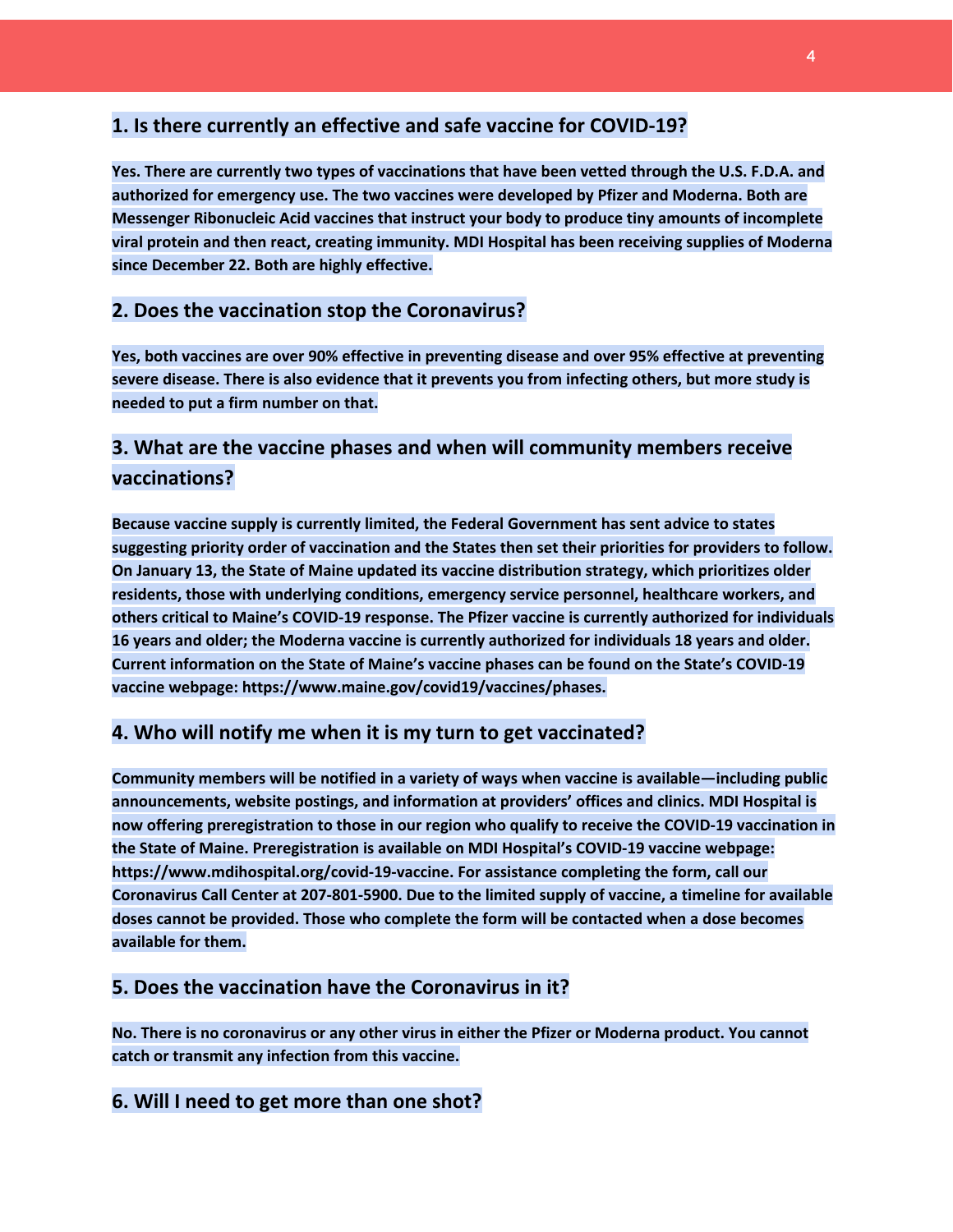**Both the Pfizer and Moderna vaccines require two doses for full, long-lasting protection. Pfizer doses are three weeks apart; Moderna doses are four weeks apart.**

#### **7. How long will the vaccination be good for me?**

**The duration of protection is not known, but likely will be many years. Most vaccine researchers think periodic boosters will eventually be needed, but they may not.**

#### **8. Will there be enough for everyone in our community?**

**Yes, eventually, though that may not be until late in 2021. Speed of manufacture and distribution, along with when other candidate vaccines become available and authorized, will determine the time frame.**

#### **9. Will I experience vaccination side effects?**

**Many people will experience discomfort including pain at the injection site, and occasionally, malaise,** achiness, and fever, especially after the second shot. This is more common in those under 55 and is **due to your normal immune response. In the trials, there were no serious adverse events with the Pfizer and Moderna vaccines. During the millions of doses given in the last month, we have seen severe allergic reactions in about 11 recipients out of each million doses, usually in persons with a history of prior severe, potentially life-threatening allergic reaction. Persons with a history of severe allergy are asked to stay and be observed for 30 minutes after their shot.**

There are several new strains that have changes in the spike protein enabling the virus to better stick to and enter your cells. This makes the virus more contagious. It does not make the virus more (or less) destructive once you are sick with it; but it makes you more likely to spread it. Our current **vaccines appear to provide good coverage against these variants.**

● **Continue to wear a mask whenever in a building with persons other than your household. The** mask stops most of the larger droplets that can carry millions of viruses in a bundle into your nose and **lungs.**

- **Wear a mask outside if you are within 6 feet of another person.**
- **Avoid unnecessary exposures to breathing air other people have breathed.**
- **Maintain a distance of at least 6 feet from those outside your household whenever possible.**
- **Wash or sanitize your hands after touching commonly touched surfaces.**
- **Avoid entering places where others are not wearing masks.**

**10. I've heard there is a new strain of COVID-19. What should I know about it, and will the vaccine cover it?**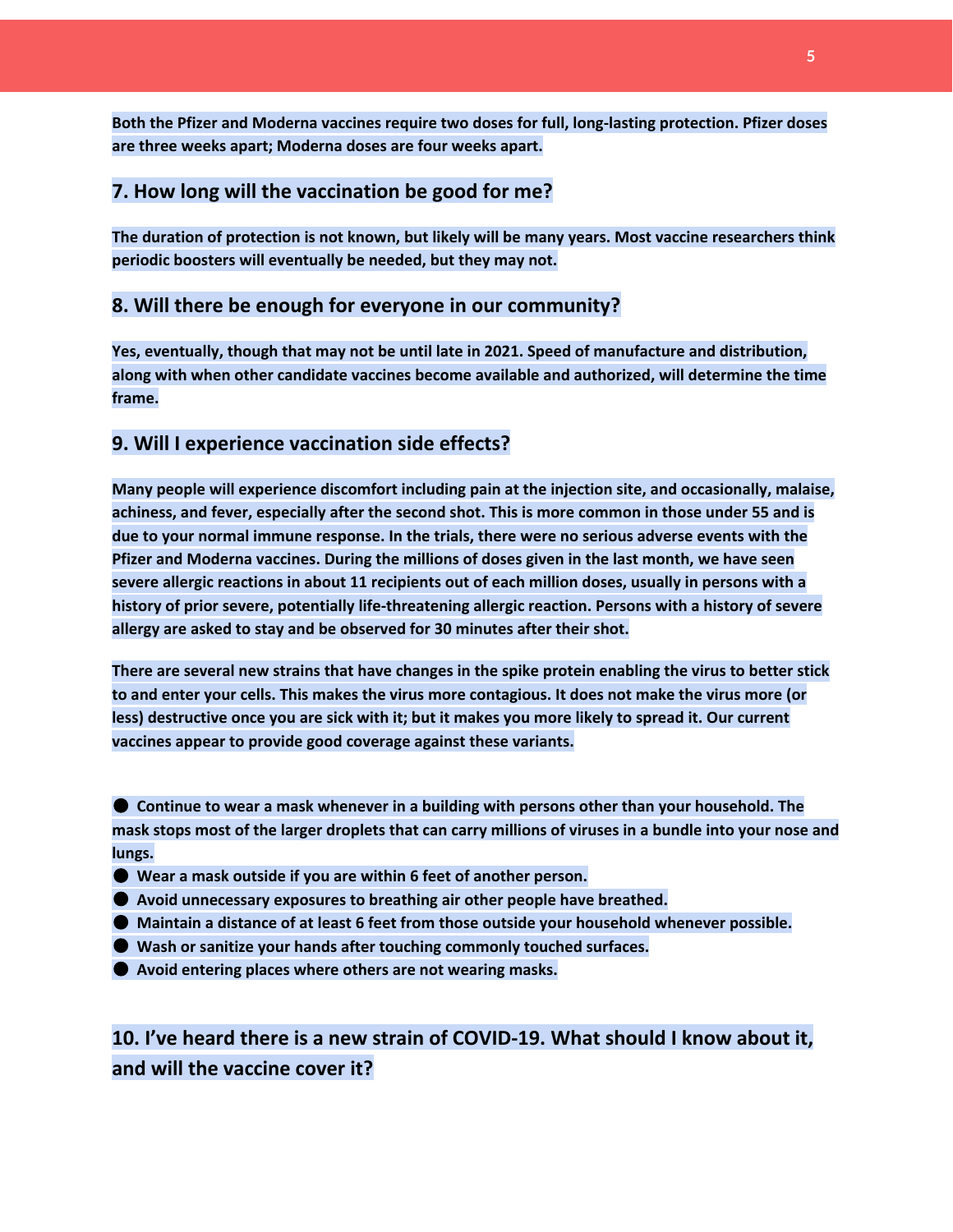There are several new strains that have changes in the spike protein enabling the virus to better stick to and enter your cells. This makes the virus more contagious. It does not make the virus more (or less) destructive once you are sick with it; but it makes you more likely to spread it. Our current **vaccines appear to provide good coverage against these variants.**

## **11. What can my family and I do to keep safe between now and when it's our turn to get the vaccine?**

**Continue to wear a mask whenever in a building with persons other than your household. The mask** stops most of the larger droplets that can carry millions of viruses in a bundle into your nose and **lungs.**

- **Wear a mask outside if you are within 6 feet of another person.**
- **Avoid unnecessary exposures to breathing air other people have breathed.**
- **Maintain a distance of at least 6 feet from those outside your household whenever possible.**
- **Wash or sanitize your hands after touching commonly touched surfaces.**
- **Avoid entering places where others are not wearing masks.**

## **12. If I have received the vaccine, do I still need to wear a mask/take other precautions?**

**Yes, currently scientific guidance is that we should continue to take precautions until either all in the community have been offered the vaccine or we are certain that the vaccine prevents individuals from** being able to spread the virus. Also, the vaccine isn't fully effective until about a week after the **second shot. For the foreseeable future, continue to follow COVID-19 safety measures, as outlined above. Your safety and the safety of those around you depend on it.**

#### **13. I keep hearing that COVID doesn't affect young people. Is this true?**

**COVID-19 has caused more Line-of Duty deaths for police than shootings, vehicle accidents, and all other causes combined in the past year. Coronavirus is the leading cause of occupational death for Firefighters and EMS. Also, a recent study of 1733 patients hospitalized early in the outbreak showed three fourths still with significant symptoms, including 63% with muscle weakness or fatigue. COVID-19 can seriously affect people of all ages, including those without underlying conditions. Please be safe, take precautions, and get the vaccine when it is your turn.**

## **Public Safety & Municipal News**

- **● The next Town Council meeting will be held on 2/2 at 5pm and can be viewed on Spectrum Cable channels 7 and 1303 and also live streamed on [Townhallstreams.com](https://townhallstreams.com/)**
- **● Council Budget Workshops are [21st,](http://www.barharbormaine.gov/Calendar.aspx?EID=3453&month=1&year=2021&day=21&calType=0) [26th,](http://www.barharbormaine.gov/Calendar.aspx?EID=3454&month=1&year=2021&day=26&calType=0) [28th](http://www.barharbormaine.gov/Calendar.aspx?EID=3455&month=1&year=2021&day=28&calType=0) at 5pm on Zoom.**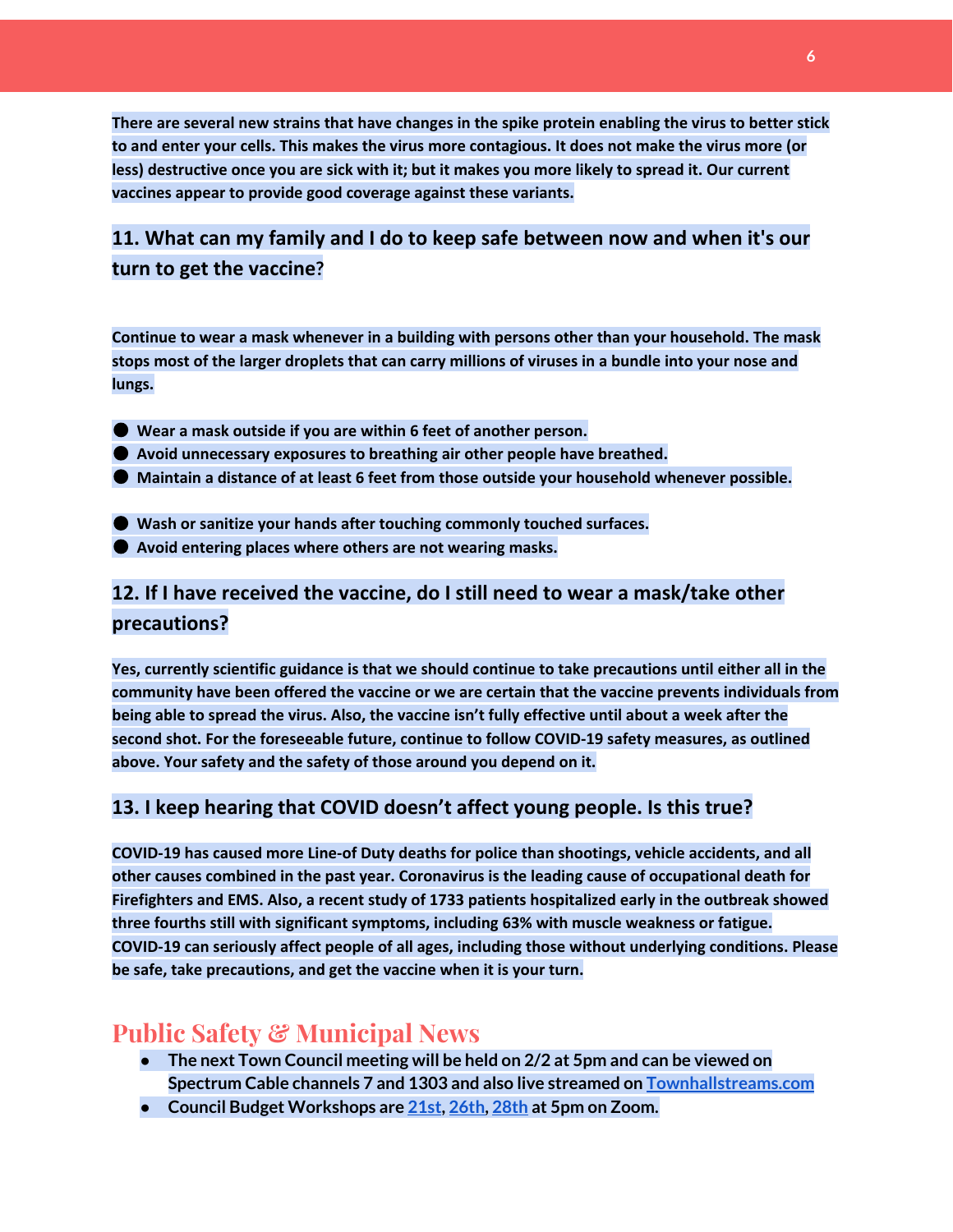- **● Bar Harbor Fire Department received the second round of vaccine doses for MDI EMS. These will be administered beginning on Wednesday.**
- Glen Mary Wading Pool is open to skaters. Lighting, which will be on a timer, is in process **of being restored to the building itself.**

# **School Information: Conners Emerson & MDI High School**

- **● School Emails and Websites**
	- <http://www.mdirss.org/>
- MDIHS **[Chalk](https://docs.google.com/document/d/17tktfFtBoOMlE57r_TzvAhJLaTMaz0A2PcPxsZHhPkw/edit) Talk**
- **● Latest email update from [Principal](https://docs.google.com/document/d/1OKDsYNtOgV0FI9xAcXwQvenOKLV0S2vBg1o5jtu5CrE/edit?usp=sharing) Haney and MDI High School**
- **● CES [TIGER](http://track.spe.schoolmessenger.com/f/a/_HLuHvGS6Gpu17KeoMTRtA~~/AAAAAQA~/RgRhkvexP0RQaHR0cHM6Ly9zaXRlcy5nb29nbGUuY29tL21kaXJzcy5vcmcvY29ubmVycy1lbWVyc29uLXNjaG9vbC9uZXdzbGV0dGVyP2F1dGh1c2VyPTBXB3NjaG9vbG1CCgBHMcSxXy1eDqxSGGJhcmhhcmJvcmpld2VsQGdtYWlsLmNvbVgEAAAAAQ~~) TALK 1/19**
- **● Latest email update from Conners [Emerson](https://docs.google.com/document/d/1v3pgkG6Q-9S3gisuUIj4etPVDwgBKl4P00JBkvZr-kk/edit?usp=sharing) School**
- **● Latest email update from [Superintendent](https://docs.google.com/document/d/1fzeCbc8gpTSKmUaDoQH1Avx5PVl-h0reFphXrT1eUNA/edit?usp=sharing) Marc Gousse**

# **Government News & Mandates**

**[Governor](https://www.maine.gov/governor/mills/) Mills**: Latest [Updates](https://www.maine.gov/governor/mills/) :

- **● Governor Mills [Congratulates](https://www.maine.gov/governor/mills/news/governor-mills-congratulates-president-biden-and-vice-president-harris-2021-01-20) President Biden and Vice President Harris**
- **● Governor Mills Continues State of Civil [Emergency](https://www.maine.gov/governor/mills/news/governor-mills-continues-state-civil-emergency-maine-fights-covid-19-2021-01-19) as Maine Fights COVID-19**
- **● [Governor](https://www.maine.gov/governor/mills/news/governor-mills-honors-martin-luther-king-jr-2021-01-18) Mills Honors Martin Luther King Jr.**
- **● Out of [Abundance](https://www.maine.gov/governor/mills/news/out-abundance-caution-governor-mills-activates-maine-national-guard-places-them-standby) of Caution, Governor Mills Activates Maine National Guard; Places Them** on Standby to Support Law Enforcement If Needed
- **● Governor Mills Updates Maine's Vaccine Strategy to Focus on [Protecting](https://www.maine.gov/governor/mills/news/governor-mills-updates-maines-vaccine-strategy-focus-protecting-those-most-vulnerable-covid-19) Those Most [Vulnerable](https://www.maine.gov/governor/mills/news/governor-mills-updates-maines-vaccine-strategy-focus-protecting-those-most-vulnerable-covid-19) to COVID-19**

#### **Other Government Resources:**

- CDC [Guidelines](https://www.cdc.gov/coronavirus/2019-nCoV/index.html)
- [Maine](https://www.maine.gov/dhhs/mecdc/infectious-disease/epi/airborne/coronavirus.shtml#news) CDC
- Maine DECD [Website](https://email.visitmaine.com/t/l?ssid=25666&subscriber_id=burlbijpngaljjcvwmsljvvhiypjbdl&delivery_id=bxalwnoqaktgaukzwdydhstibcwgbib&td=TW9Xt0QhwxDEy8mN1YQwZAiZwEhk47aRpO4X2vwcu4-OQImFEQ25_yLeqsd2bbazo-7LV2NGsCDmuPP5zzCFoIT95pwnD1d6bYYXYC49sxoW1kdV5enK8meq-yEJvIBG2lTYl0fSlRnyUxgz5neQRjx_VtK3peW-YYCG3Cqvs4t5QWc7m_c1wElVJNGp-V66U9-eG7U9fE-D3ZE7wwtwMzl6xqRrJRGWPC8ZB13Q1h-AiDHfyhF8vWvtg08ijsro6Uk4FRk10Q17I)

# **Bar Harbor Chamber of Commerce**

**If you have ideas that would help Bar Harbor businesses during this time, please email concepts to Chamber Director Alf Anderson: [alf@barharborinfo.com](mailto:alf@barharborinfo.com)**

<https://www.visitbarharbor.com/member-center-coronavirus-resources>

# **Community Resources**

**● Healthy Acadia [Newsletter](https://us1.campaign-archive.com/?u=5b51920468536c4cec34ab3ca&id=bfb7adbeb7) : 1/17 Recovery Core Team**